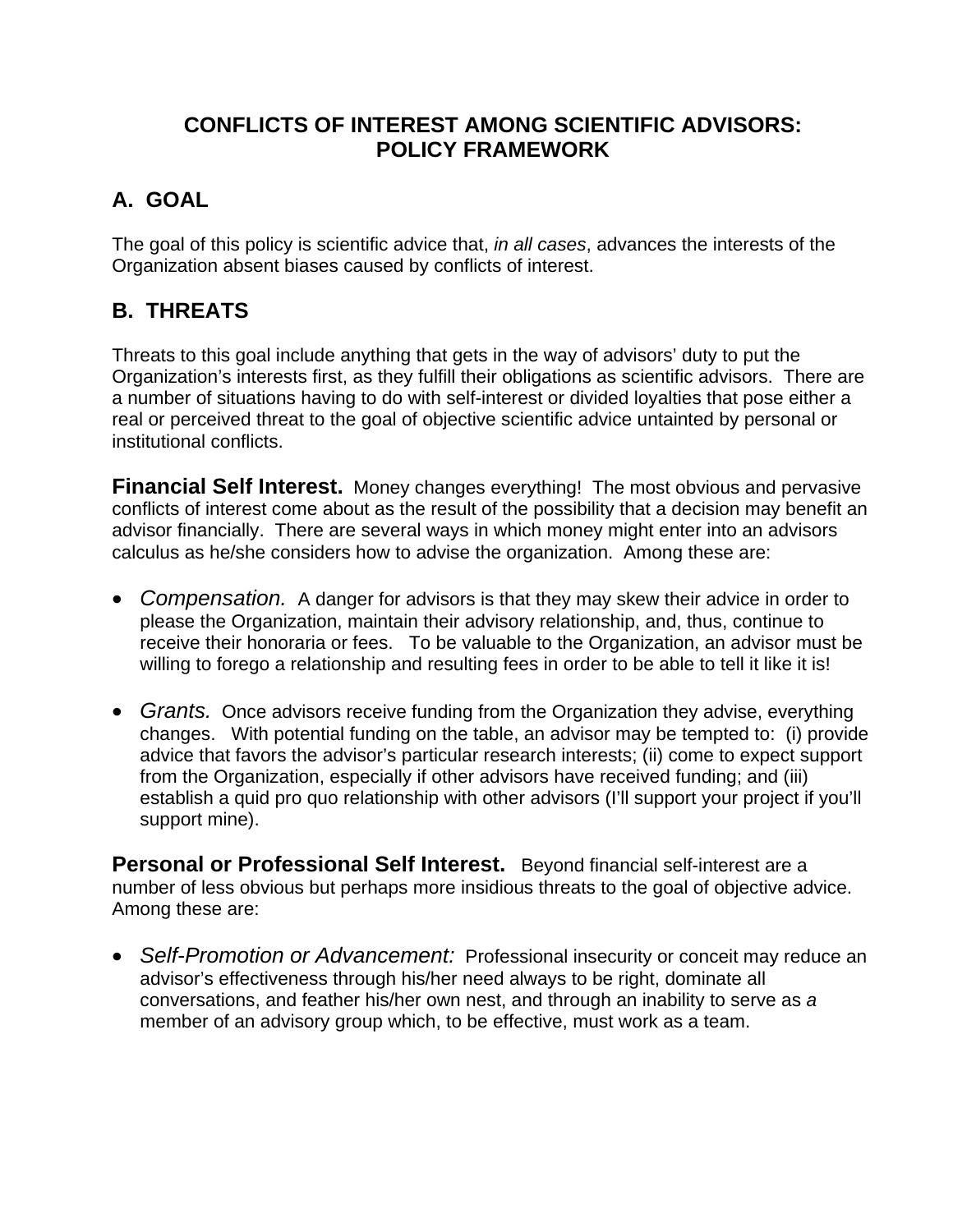- *Loyalty to Friends and Colleagues.* While friendships and collegial relationships are not usually thought of as conflicts of interest, they can certainly bias an advisor's view of a scientific theory, body of work, finding, or application.
- Scientific Competition. While we might wish it were not so, science is a highly competitive enterprise, rife with bitter rivalries and long-standing feuds that can reduce an advisor's ability to separate his/her biases and relationships from what is best for the Organization scientifically.
- *Scientific Bias.* The flip side of this, of course, is an advisor's tendency to favor perspectives, approaches, and methods that are compatible with his/her own, and the people who propound them.

Divided Loyalties. Divided loyalty refers, primarily, to a conflict between an advisor's loyalty to the Organization and his/her loyalty to another organization. This might include:

- Loyalty to One's Home Institution. The threat here is that an advisor might be tempted to skew his/her advice to the Organization in order to further the interests of his/her home institution for the purpose of prestige, advancement, publications, or research funding.
- *Loyalty to Another Organization.* Where an advisor has a relationship with another organization – in the form of consulting, research funding, or, in the case of a for-profit company, substantial equity position or stock ownership, or ownership of intellectual property being developed by that company – there is the danger that such a relationship could lead to unintended consequences in the form of biased advice or a breach of confidentiality.

## **C. POLICY FRAMEWORK**

its advisors – or a close relative or professional associate – has an "outside" interest that represents an actual or apparent conflict with his/her obligations to the Organization. The challenge is to prevent as many conflicts as possible but, when they occur, to manage them firmly and consistently. **Principles.** External experts sought by this Organization to provide scientific advice are capable, prominent, and active scientists with many areas of personal and professional interest and involvement, and, often, multiple institutional affiliations. It is inevitable that the Organization will have to decide how best to handle decisions about issues in which one of

scie ntific advice: There are principles that, if adhered to, can reduce the treats to the goal of objective

• Obligation. When fulfilling their responsibilities as scientific advisors to this Organization, individuals are obligated to put the best interests of the Organization first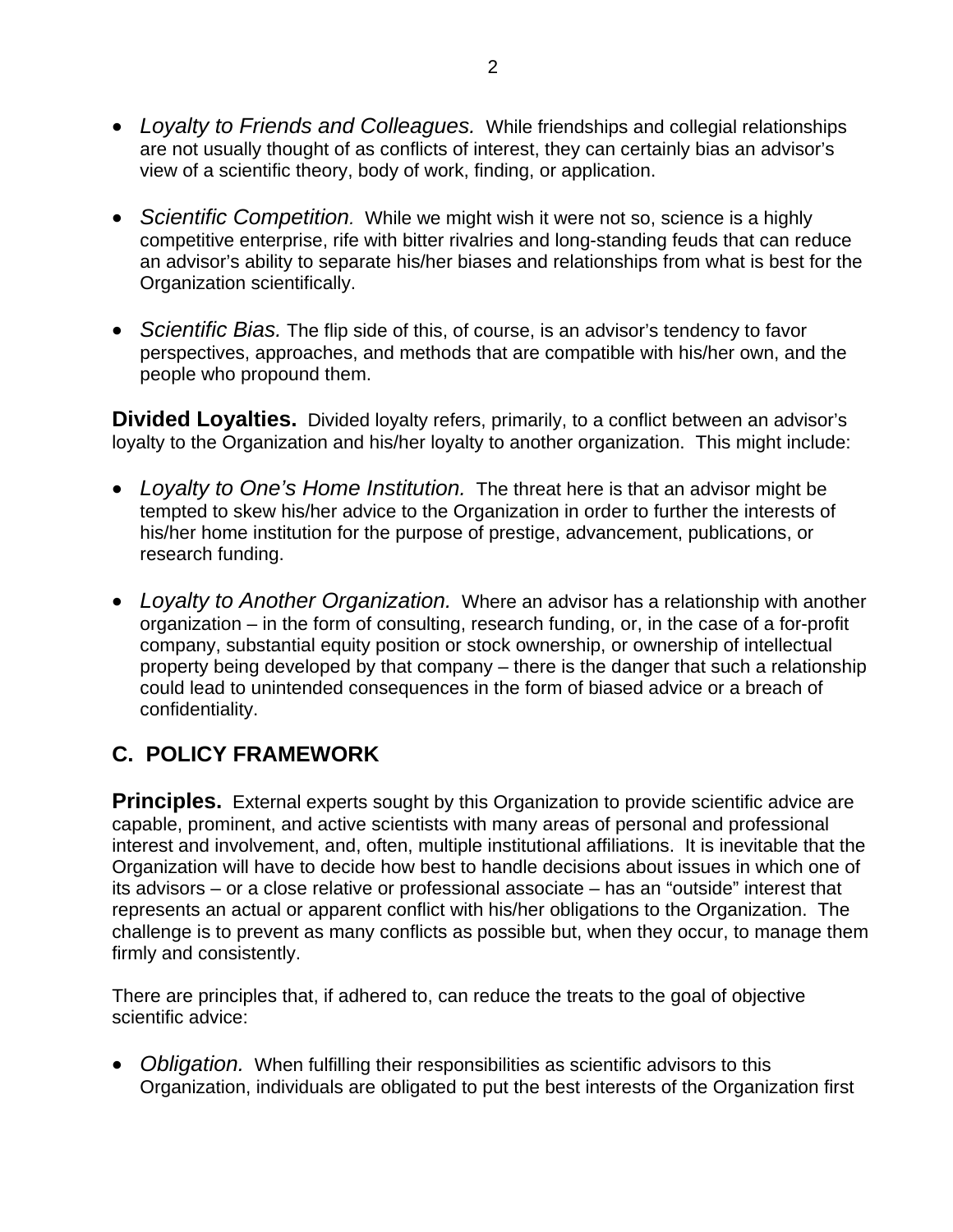and foremost, ahead of any other personal or professional interests or institutional loyalties.

- *Objectivity*. Effective scientific advice requires focused, clear thinking, unimpeded by concern for one's own interests, or those of other individuals or institutions.
- *Threat.* Conflicts of interest whether actual or apparent are real, ubiquitous, and potentially a threat to an advisor's effectiveness and the Organization's success.
- Policy Imperative. Potential and actual conflicts of interest among external scientific advisors can best be prevented and managed by the development of, and strict adherence to, a clear, explicit, and consistent policy.
- Awareness. It is the responsibility of each external advisor and advisory group to be vigilant and sensitive about situations that represent actual or apparent conflicts between their obligations to this Organization and other personal or professional interests, agendas, or organizational loyalties.
- *Disclosure* When an advisor identifies a conflict, it should be disclosed well in advance of any discussion or action in which the conflict is a factor (for example, by submitting an annual disclosure form), and *again* at the time of the discussion or action.
- *Recusal* An advisor for whom an issue being discussed by the Organization or advisory group to the Organization represents a conflict of interest should leave the room while the issue is being discussed and action taken. *Conflicted advisors must not attempt to influence a decision process nor be present when decisions are being contemplated or made.*
- Confidentiality. Another element of this Organization's policy regarding the behavior of scientific advisors is absolute confidentiality of *all* discussions, decisions, actions, and documents related to an individual's role as an advisor.
- *Turnover.* An integral element of efforts to prevent and manage conflicts of interest is regular turnover of advisors and members of advisory groups. Term limits: (i) minimize the potential for the sense of entitlement, ownership, and complacency that may come to characterize the behavior of long-standing members; and (ii) help introduce the kinds of fresh perspectives, new ideas, and different approaches the Organization needs to sustain its effectiveness, competitiveness, and/or profitability.

advice it receives from external advisors is objective and candid, free from biases caused by conflicts between the advisor's obligation to the Organization and: (i) financial self interest; **Policy.** It is the policy of this Organization to maximize the degree to which the scientific (ii) loyalty to another organization; (iii) competing personal or professional agendas; or (iv) personal or professional relationships.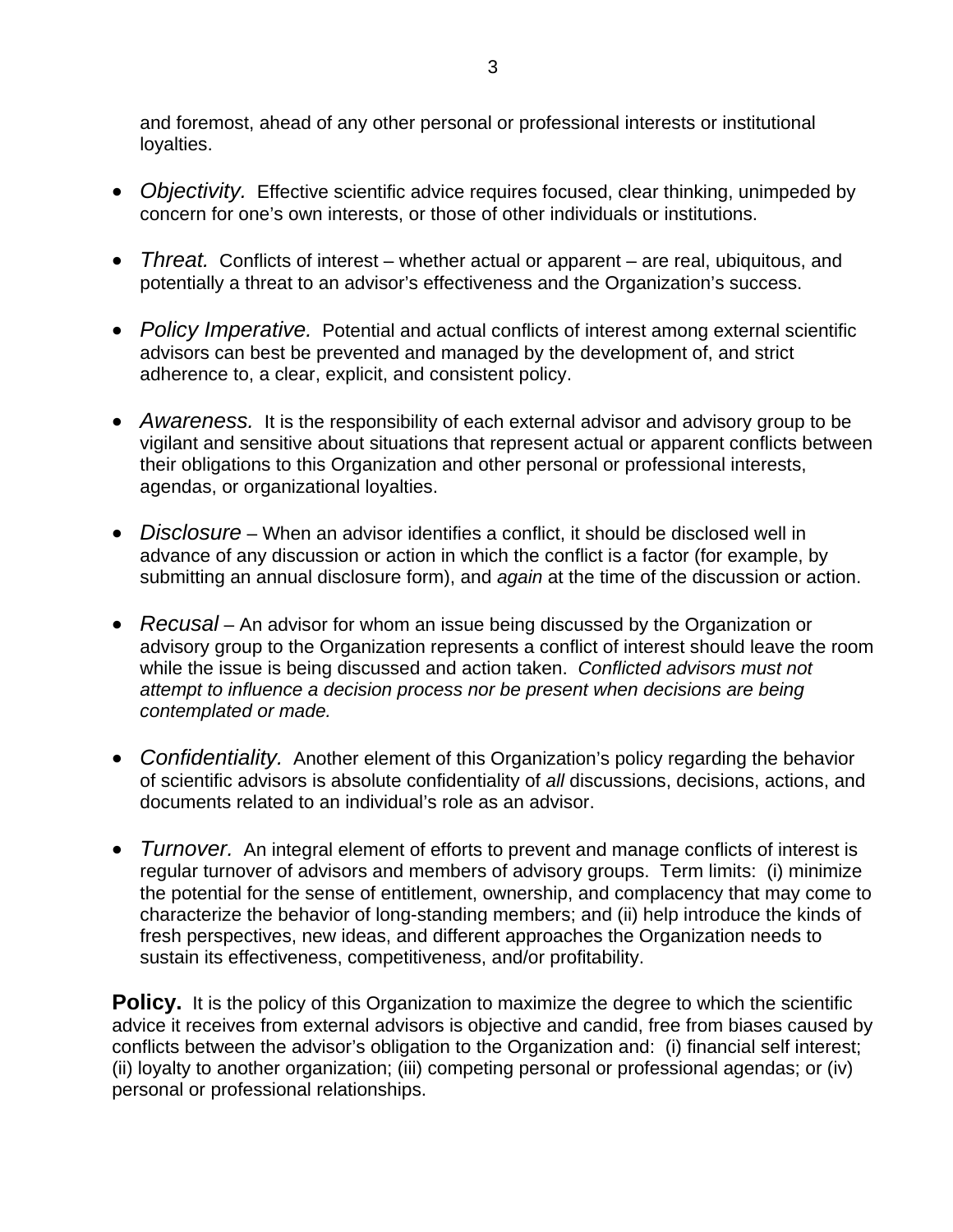It is the responsibility of scientific advisors retained by this Organization to be vigilant and sensitive about situations that represent actual, potential, or apparent conflicts of interest. This means, at a minimum:

- Annually completing a conflict of interest disclosure form describing all situations and affiliations that represent actual, potential, or apparent conflicts of interest;
- In addition, disclosing conflict situations at the time when they are relevant to discussions being held by the Organization or by advisory bodies on which the advisor serves;
- Absenting himself or herself from the portion of any discussion by the Organization or advisory bodies on which the advisor may serve, making himself or herself available to respond to questions before leaving; and
- decisions in which the advisor is involved, and materials to which the advisor is exposed. • Maintaining a practice of strict confidentiality concerning discussions, actions, and

Definitions. For the purpose of this policy statement, a conflict of interest exists if an advisor, or a close relative of an advisor, acting on behalf of some *other* organization, takes any action that would result in, or give the appearance of resulting in, a financial gain or advantage to that individual, relative, or other organization, or would result in an adverse effect on this Organization's best interest, integrity or financial position.

In t he case of this policy:

- "Other organization" shall mean: (i) any business enterprise or professional entity from which this Organization might purchase goods or services; (ii) any educational, research, policy, health care, social service or other non-profit entity which represents a current or potential future recipient of research support from this Organization; and (iii) any forprofit or not-for-profit entity with which this Organization might partner or collaborate.
- "*Acting on behalf of some other organization*" shall mean: (i) in the case of not-for-profit organizations, serving as a Trustee/Director, paid staff, advisor, or volunteer, or having a relative who serves one of these functions; and (ii) in the case of for-profit organizations, serving as an owner, director, employee, advisor, counsel, or other capacity, or having a relative who serves one of those capacities, or holding sufficient financial interest as to potentially benefit materially from transactions with this organization, or having a relative who holds such an interest.
- "*Relative*" shall mean spouse, life partner, child, parent, mother/father/sister/brother inlaw, and sibling of a director.